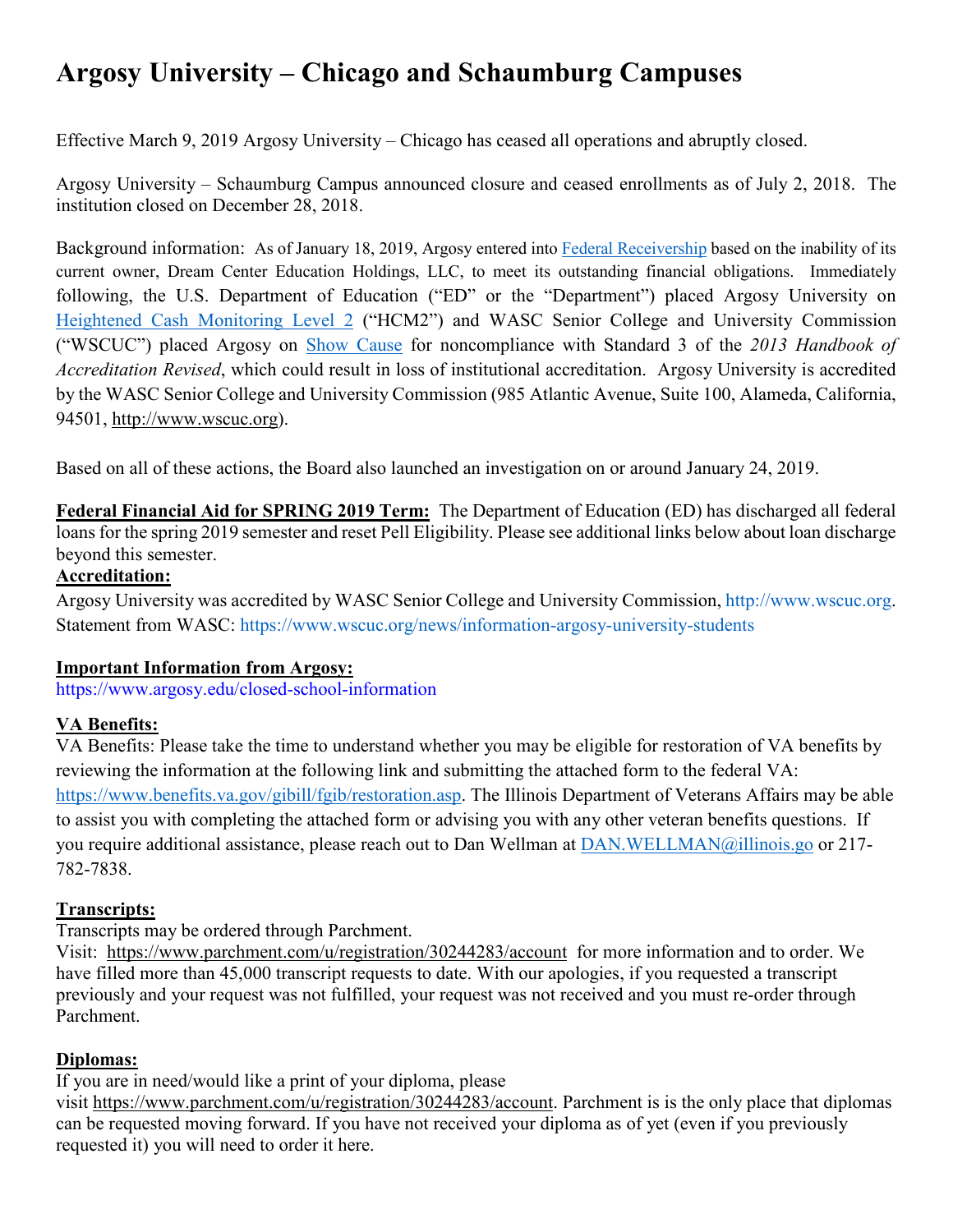## **Enrollment/Education Verifications:**

Third-party enrollment/degree verification requests must be completed through Parchment. Please visit <https://www.parchment.com/u/registration/30244283/account> for information and to order

# **THE US DEPARTMENT OF EDUCATION (ED) ANNOUNCES NEW RESOURCES AND**

# **CONTINUES EFFORTS TO AID ARGOSY UNIVERSITY STUDENTS (2/27/2019):**

# **ASSISTANCE FROM ILLINOIS STUDENT ASSISTANCE COMMISSION (ISAC):**

Former Argosy University and The Art Institutes students can find Closed College Information at [http://www.isac.org/students/after-college/repaying-your-student-loans/closed-colleges-information.html.](http://www.isac.org/students/after-college/repaying-your-student-loans/closed-colleges-information.html) Students seeking information on other college and career options or student financial aid can access the ISAC website at [http://www.isac.org/students/during-college/applying-for-financial-aid/.](http://www.isac.org/students/during-college/applying-for-financial-aid/) Contact information for the nearest ISACorps members, who are recent college graduates trained to assist students with the college planning and financial aid processes, is available at<http://www.isac.org/students/before-college/isacorps/index.html>

## **Transfer Credits:**

MyCreditsTransfer is a statewide initiative designed to facilitate transfer within Illinois using the nationally available tool, Transferology. Within Transferology find the courses that transfer between institutions, degree requirements your courses satisfy and different majors that institutions offer. Many Illinois institutions participate in Transferology and it is free for anyone to use.

### **Financial Requests:**

For financial requests, please send e-mail to student resolution@dcedh.org with the following information:

- E-Mail Subject Line: Financial Request
- Body of E-Mail: Include the full name used during your enrollment, the campus attended, and a detailed description of the financial request you are making.

## **Account Balance Inquiries:**

For account balance inquiries, please contact your account agency. Tuition Options at 1-800-42305513: [Servicing.Center@TuitionOptions.com.](mailto:Servicing.Center@TuitionOptions.com) Williams & Fudge at 1-800-849-9791, or online at [https://wfpayaccounts.com/.](https://wfpayaccounts.com/) Recovery Management Services at 800-800-3944, or email: [customer.support@rmscollects.com.](mailto:customer.support@rmscollects.com)

### **1098-T-Questions and Important Information:**

Forms are mailed to all eligible students by January 31 annually. To print a duplicate form, please visit [https://heartland.ecsi.net/.](https://heartland.ecsi.net/) If you are unable to locate your 1098-T and need further assistance, please contact Heartland ECSI at 1-866-428-1098. For information on the Taxpayer Relief Act, as well as additional resources to assist you in understanding higher education tax incentives visit:

[https://heartland.ecsi.net/index.main.html#/access/FAQtaxDocuments#understanding1098TForm.](https://heartland.ecsi.net/index.main.html#/access/FAQtaxDocuments#understanding1098TForm)

## **US Department of Education Resources:**

### **[Repayment Questions](https://studentaid.ed.gov/sa/repay-loans)**

### **Federal Loan Discharge and Forgiveness:**

**IMPORTANT NOTE:** Visit this [link](https://studentaid.ed.gov/sa/repay-loans/forgiveness-cancellation?src=ft) to evaluate the eligibility requirements for discharge of Federal Direct Loans, Federal Family Education Loans (FFEL) Program loans, or Federal Perkins Loans. This information **does not apply to non-federal student loans**. For those loans, please contact lenders directly for options and to understand repayment obligations.